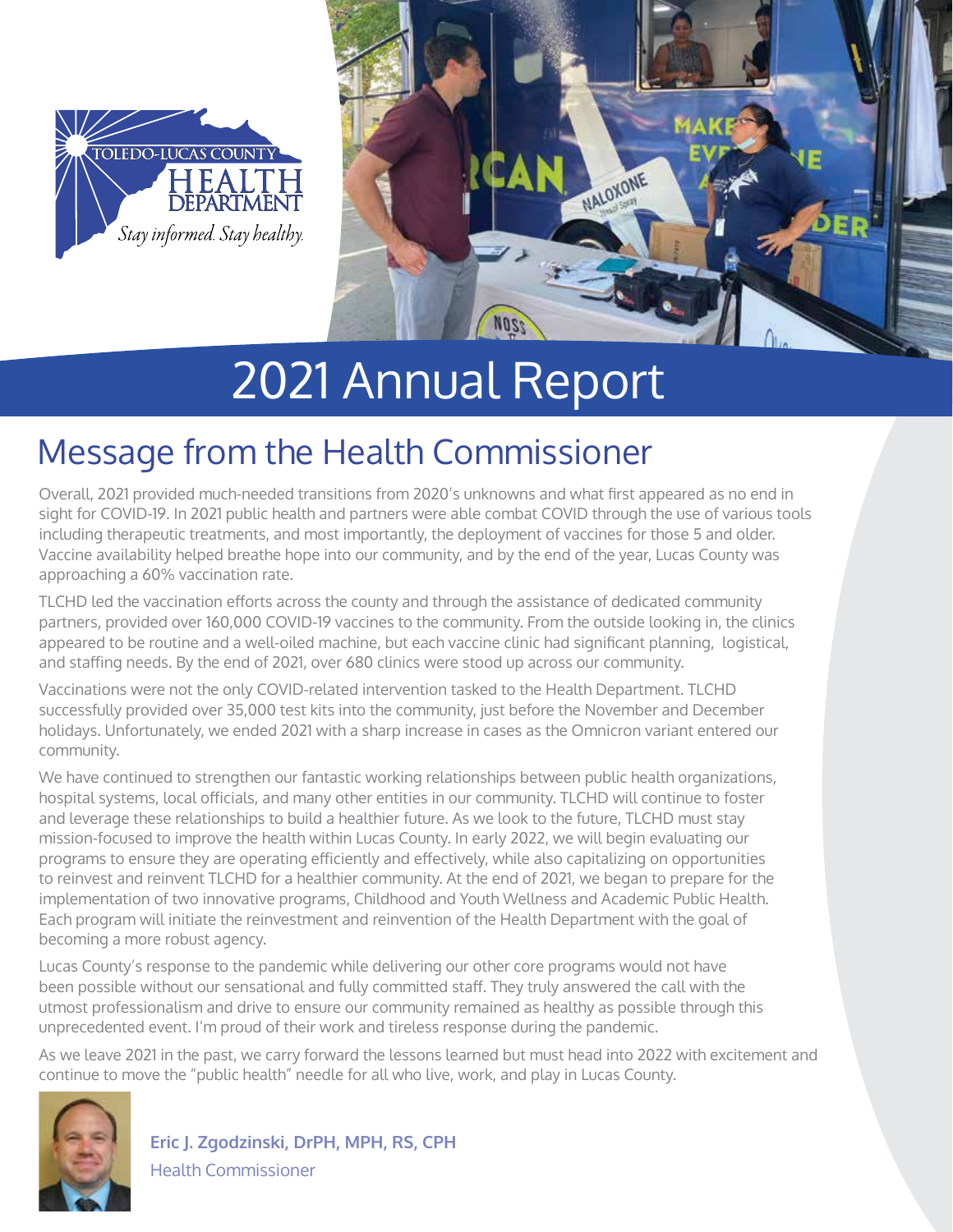# Letter from the President

Public Health's Haiku-Do for others as you would Have them do for you.

Before the onset of COVID-19, research into pandemic preparedness predicted the US would be among the best prepared. Instead, the US has had among the highest case counts and death rates compared to other industrialized nations. Recent studies have shown that a country's COVID-19 outcomes are highly correlated to trust in the government and trust in fellow citizens. This pandemic has tested the trustworthiness of public health workers and medical caregivers. All over the world, public health officials, nurses, and doctors have encountered threats and hostility. Disinformation and lack- of- data about the origin, nature, prevention, and treatment have only added to the distrust. Trust is a key to the patient-caregiver relationship. Trust is precious. It is hard to build and easy to destroy.

As health scientists, we must acknowledge that science is incremental and built on statistical probability. Our best advice today could change based on new research available tomorrow. Science is messy at times. We have tried to wisely apply new public health science as it became available, but must admit to a level of uncertainty as we have been building the plane while flying it.

Koch and Pasteur, the fathers of the germ theory of disease, argued over whether the severity of disease was due to the "seed" (the germ) or the "soil" (the person infected). It is both as we have clearly witnessed during the Covid-19 pandemic. The most physically and socially vulnerable among us have undoubtedly had the worst health outcomes. The social determinants of health such as education, economic stability, neighborhood/ physical environment, and community/social context determine 80% of our health outcomes while medical care accounts for only 20%.

The US currently spends twice the median of other rich countries on medical care and far below the median on social supports with worse health outcomes. We can do better. There are social programs that will improve our health and pay for themselves over time like universal free pre-school and free community college. Addressing climate change is an existential necessity. We will pay to protect the climate now or much more later. We can build on and improve our existing programs that address many of the social determinants of health. We must improve maternal and child health and reduce adverse childhood experiences. We can increase support for rehabilitation and harm reduction for tobacco, alcohol, and substance abuse. We can assure and improve access to healthy housing, healthy food and to green spaces, walking and biking paths. We can continue to support and cooperate with the outstanding educational and medical care resources we are blessed to have in our community. We should support a living wage and universal simple and affordable access to medical care. Investing in these areas will save lives and save money if done wisely.

The total cost of this pandemic, both from a monetary standpoint and in lives lost remains unknown, but the task before Public Health is clear. The COVID-19 crisis has forced us out of our silos and into creating new partnerships with many other private and public entities. Optimistically, these relationships are the cornerstone to our efforts of more effectively improving the health of our community while addressing the social determinants of health now and in the future. We must continue to nurture and grow the trust between public health and the community. Fostering this delicate relationship will aid in successfully addressing the social determinants and improving the quality and safety of our medical care. We must invest in a universal healthcare system, that's simple and affordable while acknowledging the social supports that continue reducing the negative health impact on the social determinants of health.

Better health outcomes will only be possible through continued community support for Public Health, including the dedicated public health workers and medical care providers, who strive every day to improve and protect our health. Their sacrifices, dedication, and hard work protecting and caring for us all during this once-in-a-century pandemic cannot be praised enough. They have performed tirelessly and heroically. We owe them our trust and our appreciation.

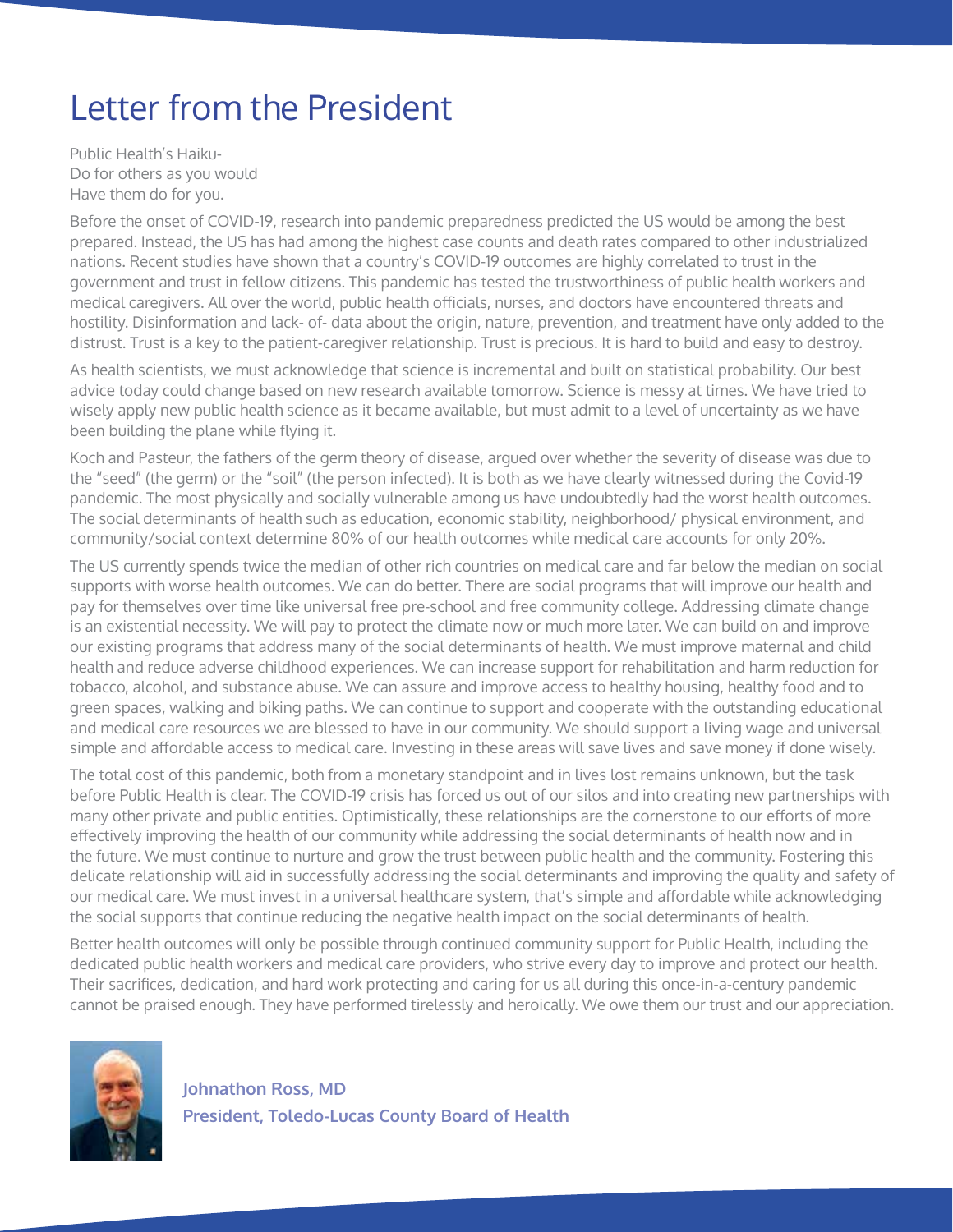### **Lucas County COVID-19 2021 Update \*All COVID-19 data reported is considered preliminary – the data is subject to change as it is reviewed, confirmed, and finalized.**

\*All COVID-19 data reported is considered preliminary – the data is subject to change as it is reviewed, confirmed, and finalized. All COVID-19 data presented is reported current as of 2/18/22

| Cases     | 2020   | 2021   |
|-----------|--------|--------|
| Total     | 26,734 | 48,637 |
| Confirmed | 23,851 | 36,092 |
| Probable  | 2,883  | 12,545 |







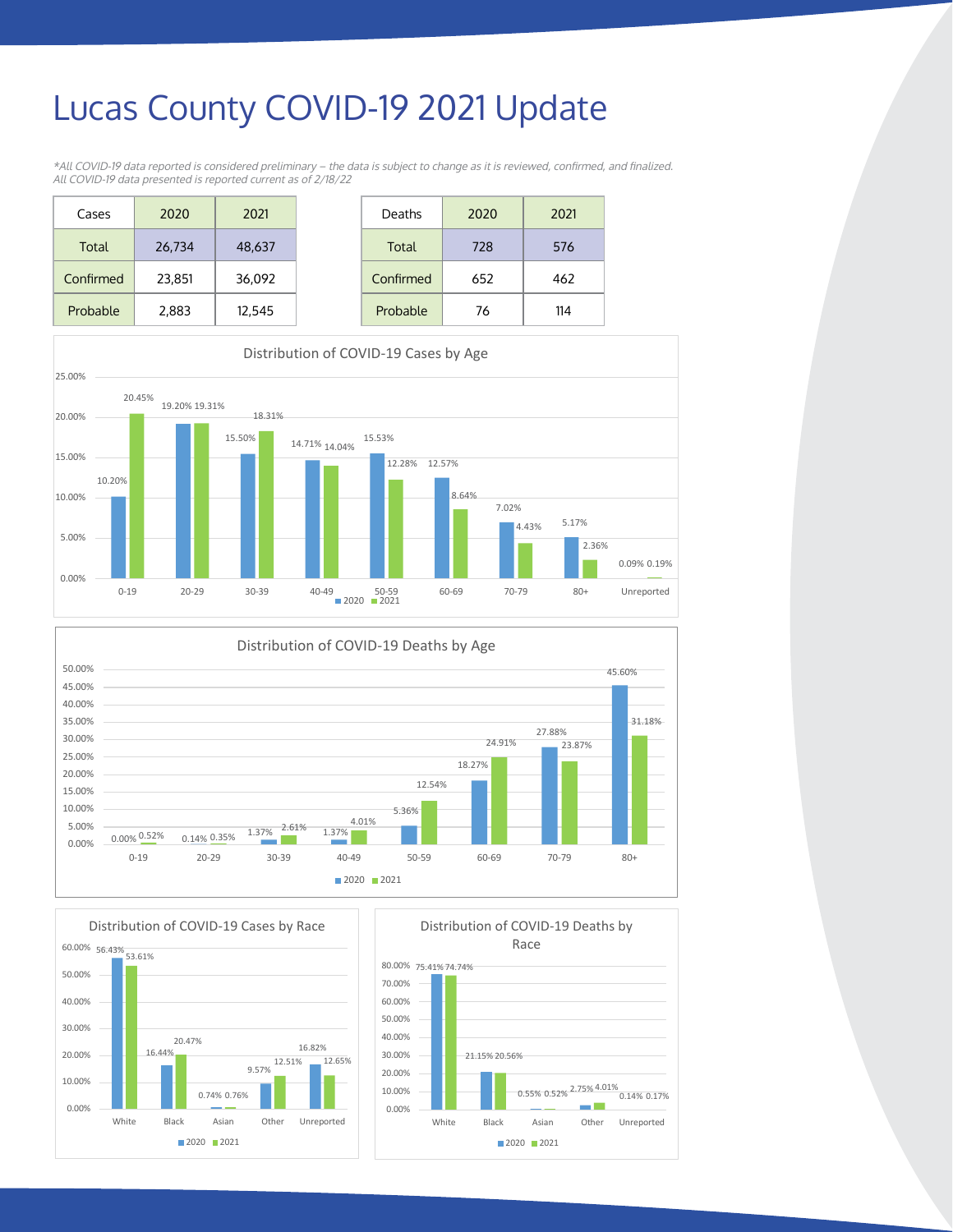### Lucas County COVID-19 2021 Update

4.01%



on earliest test result date available. <1.5% of cases included in counts for each year were reported in the year following their collection due to delayed year-end reporting. For 2021's data, these are the bars represented on and after the Jan 1, 22 line. \*Includes all confirmed cases (probable cases excluded) from the first Lucas County case on 3/3/20 through 12/31/21 based

### Vaccinations

20.00%

More than 161,800 doses of COVID-19 vaccine from all manufacturers (Pfizer, Moderna, J&J) were administered through 682 TLCHD point of dispensing sites throughout 2021.



\*TLCHD vaccinated 179 foreign nationals aboard 13 vessels that docked at the Port of Toledo. These vessels sailed under the the Canadian or the Marshall Island flag. Canadian or the Marshall Island flag. the Canadian or the Marshall Island flag.

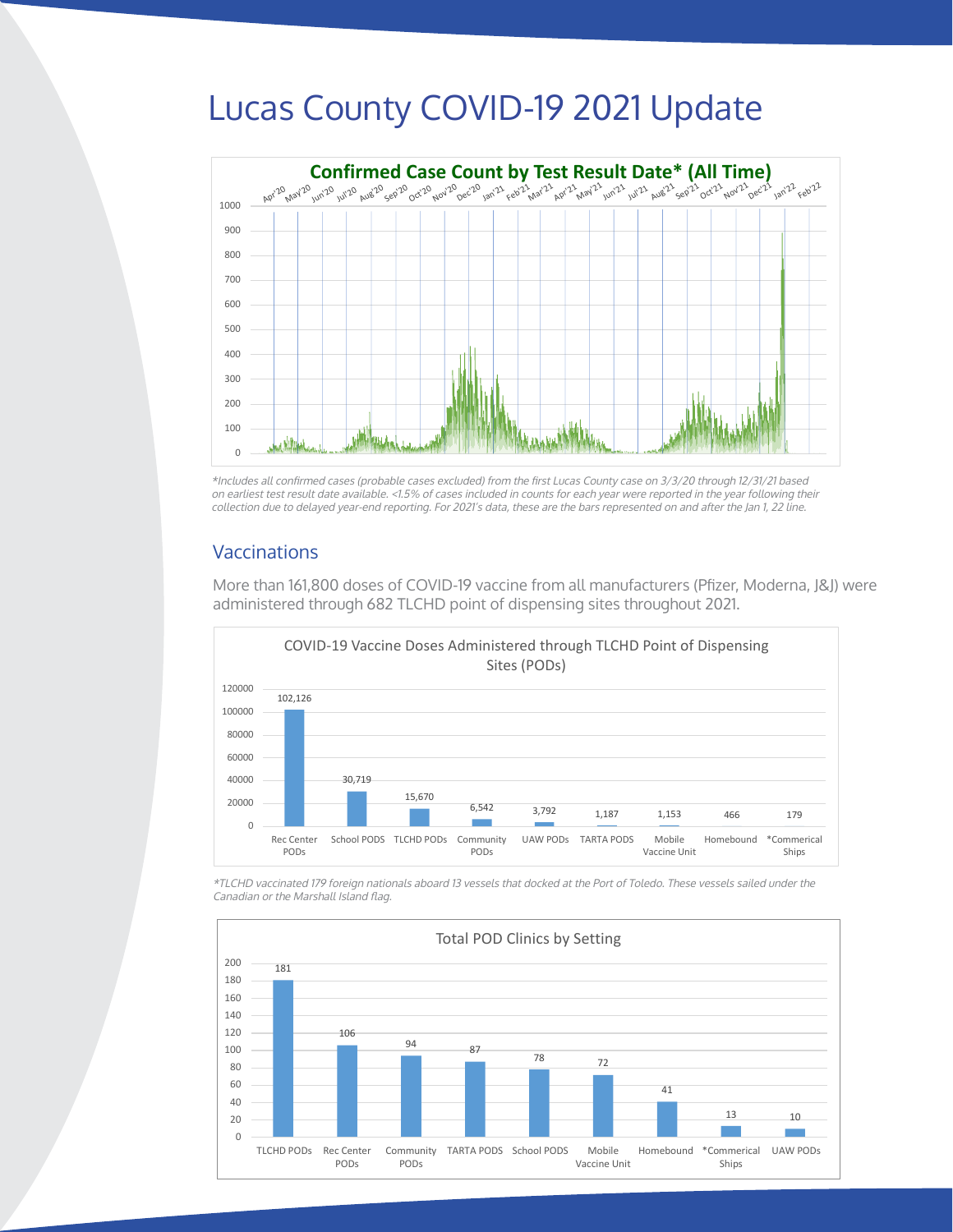## Community Services Response and Preparedness

The Toledo-Lucas County Health Department serves as Lucas County's local surveillance, epidemiological investigation, prevention, and response and mitigation agency for infectious diseases that threaten the health and wellbeing of all individuals who live, learn, work, or play in our community. The State of Ohio, through Chapter 3701-3 of the Ohio Administrative Code, recognizes more than 88 diseases and infectious agents that pose a severe threat to the health of Ohioans. These reportable diseases are divided into three classes. Class A Diseases are those of major public health concern due to the potential for severe disease and epidemic spread. Class B diseases are those of public health concern due to potential for epidemic spread. Class C requires the reporting of unusual incidence, epidemics, or outbreaks of disease that may have an unexpected pattern of cases, suspected cases, deaths, or increased incidence of disease in numbers greater than expected in a population or period of time.

Excluding COVID-19, the top 5 reportable diseases by total number of cases (incidence) is reported below for 2021. The table also shows influenza-associated hospitalization incidence for comparison due to the uncharacteristically low disease incidence compared to recent years. Lucas County had 1 or more cases of 41 Class A, B, or C reportable diseases in 2021. In the last 5 years, the county has had 1 or more cases of 46 total reportable diseases. The total incidence of all other reportable diseases is combined (excludes diseases specifically named).

| Top 5 Class A, B, or C<br><b>Reportable Diseases</b> | 2017  | 2018  | 2019  | 2020  | 2021  |
|------------------------------------------------------|-------|-------|-------|-------|-------|
| Chlamydia infection                                  | 3,299 | 3,387 | 3,463 | 3,100 | 2,937 |
| Gonococcal infection                                 | 1.699 | 1,802 | 1,808 | 1.887 | 1,537 |
| Hepatitis C                                          | 825   | 718   | 563   | 449   | 511   |
| Syphilis                                             | 122   | 165   | 174   | 152   | 347   |
| Hepatitis B                                          | 214   | 114   | 104   | 86    | 113   |
| Influenza                                            | 486   | 653   | 643   | 378   | 11    |
| All Other Reported Class<br>A, B, and C Diseases     | 653   | 494   | 494   | 302   | 338   |



\*The definition and threshold for an outbreak varies based on the disease agent. In many cases an outbreak is defined as 2 or more linked non-family/household infections. 2 or more related non-family/household infections.

The burden of overdose in Lucas County continues to rise, reflecting the same as national trends. According to the CDC,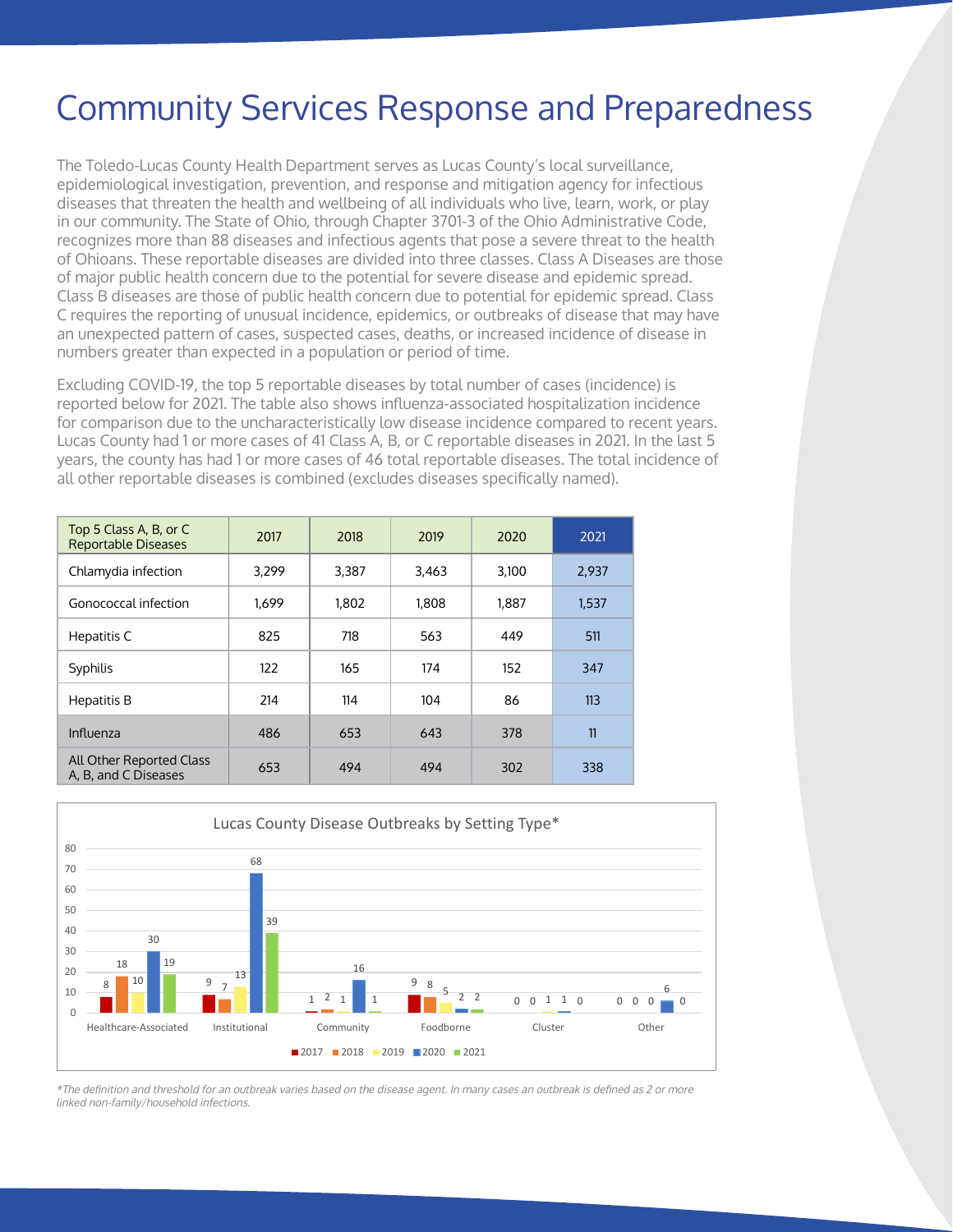### Harm Reduction & Drug Overdose Prevention and threshold for an outbreak varies based on the disease agent. In many cases agents and the disease agent. In many cases agents and the disease agent. In many cases agents and the disease agents and the diseas Prevention

8 9 9 9 9 9 9 9 9 9 9 9 9 9 9 9 10

20

<sup>10</sup> <sup>13</sup>

7

The burden of overdose in Lucas County continues to rise, reflecting the same as **Harm Reduction COVE** national trends. According to the CDC, fentanyl overdoses have killed more people aged 18 to 45 in 2020 than COVID-19, car accidents and suicides, combined. The Lucas County Coroner Toxicology Laboratory reported 296 fatal opioid related drug overdoses during 2020, a 12% increase from 2019. overabbes aon

5

0 0

2 1 1 2 0 0

0 0

1 0

While it is unclear whether the 2021 fatalities will surpass what we faced in 2020, it is presumed opioid related fatalities will remain inflated. The Drug Overdose Prevention program at the Toledo-Lucas County Health Department has reviewed 282 suspected fatal opioid related drug deaths for the 2021 year.



Figure 1: Source: Lucas County Coroner Toxicology Laboratory. Includes opioid related fatalities occurring within Lucas County, 2014-2021. \*2020 and 2021 data is preliminary. Data updated February 15, 2022.

As Lucas County continues to see an increase in overdose activity, fatal overdoses are also increasing within our minority communities. Preliminary data indicates that are also increasing within oor minority commonities. I realitionally data indicates that<br>fatal overdoses in black, non-Hispanic residents increased by 3% in 2019 to 2020 and increased by approximately 8% in 2021.



Figure 2: Source: Ohio Department of Health, Bureau of Vital Statistics. Includes black, non-Hispanic, Lucas County residents who died due to unintentional opiate drug poisoning. \*2020 and 2021 are considered partial and may be incomplete. Data updated February 15, 2022.

Overdose prevention funding continues to grow and support harm reduction efforts at the Toledo-Lucas County Health Department. In 2021, the Northwest Ohio Syringe Services (NOSS) welcomed the addition of a new overdose education and naloxone distribution mobile unit made possible through the HEALing Communities Study and the Mental Health and Recovery Services Board of Lucas County.  $255,905$ clean syringes to participants. Furthermore, there continued to be a significant increase in the amount of amount of  $\alpha$ 

In 2021, the Toledo-Lucas County Health Department's Overdose Prevention programs experienced record breaking data, surrounding harm reduction efforts. NOSS had 1,406 participant visits, a 52% increase from 2020 and distributed 255,905 clean syringes to

> NOSS Statistics, Including # of Fentanyl Test Strips and Naloxone Distributed and Total # of Visits, 2017-2021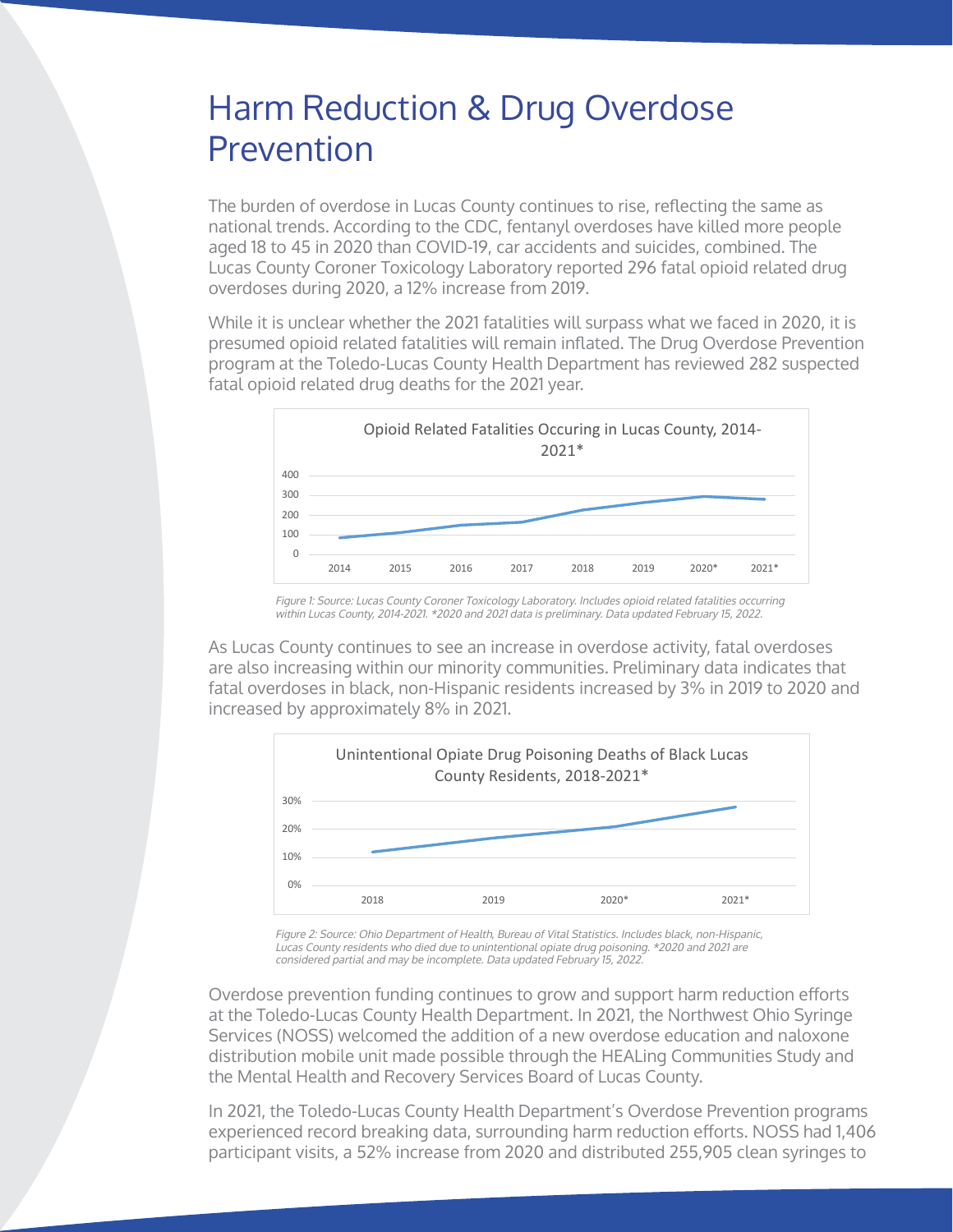participants. Furthermore, there continued to be a significant increase in the amount of naloxone distribution and individuals trained through partnerships. Ennotive trainsmeric and notine the international trained in the agric participants.<br>Over 4,240 individuals were trained on how to identify and respond to an opioid over 4,240 individuals were dialited on how to identify and respond to an opioid<br>overdose. A total of 6,594 naloxone kits were distributed with 799 known overdose reversals documented through individuals seeking naloxone. documented through individuals seeking naloxone. overdose reversals and a distributed a total of 6,594 naloxone kits. Additionally, 799 known overdose reversals were

 $\overline{\mathcal{O}}$  prevention funding continues to grow and support harm reduction efforts at the Toledo-Lucas County Health  $D_{\rm eff}$  2021, the NoSS  $\beta$  Syringe Services (NOSS) were overdose education of a new overdose education of a new over



Figure 3: Source: Toledo-Lucas County Health Department Northwest Ohio Syringe Services Statistics. Includes number of total participant visits, number of fentanyl test strips distributed and number of naloxone distributed through NOSS in 2021.



Figure 4: Source: Toledo-Lucas County Health Department Northwest Ohio Syringe Services Statistics. Includes number of total new syringes distributed through NOSS in 2021.

At the end of 2021, Kloxxado®, 8 mg naloxone nasal spray, was introduced to the Ne the end of 2021, Resmaas T, only hatened tasac spray, was introduced to the United States and provided to TLCHD. Kloxxado® was introduced to our community though the NOSS clinic, specifically to participants identifying as at-risk of fentanyl overdose, combating the potency of fentanyl during an opioid overdose event. Francisco, combating the potency of fentanyl during an opioid overdose compatible in the Health Participant feedback was positive and the overdose prevention programs at the Health Department will continue to supply both Klaxxado® 8mg and Narcan® 4mg. officer states and provided to TECHD. Nuxxado was introduced to our community distributed through NOSS in 2021. Narcan® 4mg.



Figure 5: Source: Toledo-Lucas County Health Department, Integrated Naloxone and Project DAWN Program Coordinator Statistics. Includes number of naloxone kits distributed through the Toledo-Lucas County Health Department strategies and number of documented opiate overdose reversals in 2021.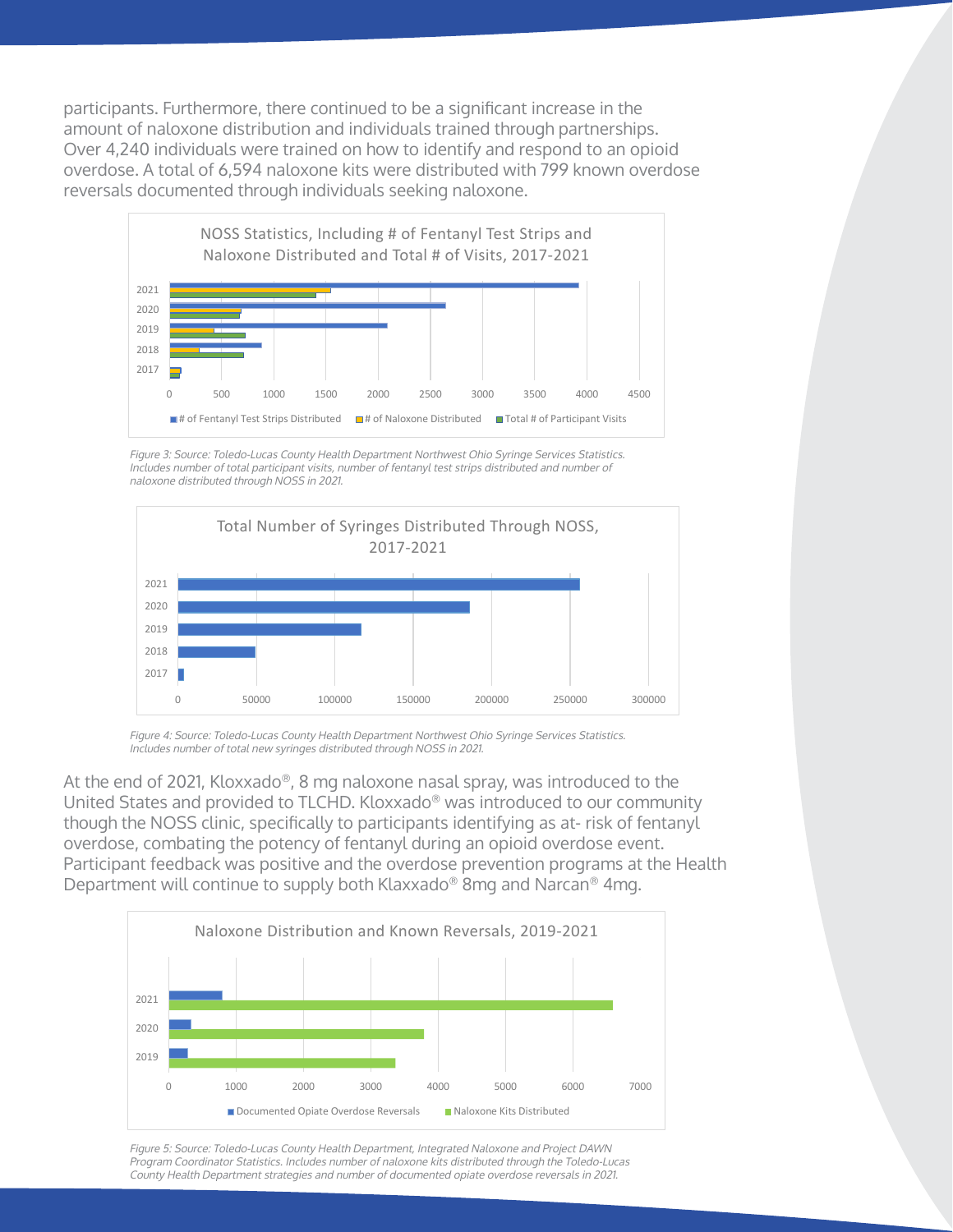### Environmental Health Services

#### **Food Safety**

| Food Service Operations Licensed 2,632 |  |
|----------------------------------------|--|
| Inspections Completed 3,332            |  |
| Food Service - Mobile Licensed 224     |  |
| Inspections Completed 223              |  |
| Food Service - Temporary Licensed 147  |  |
| Inspections Completed 147              |  |
| Food Service - Vending Licensed 170    |  |
| Inspections Completed 44               |  |
| Food Safety Complaints Investigated357 |  |

#### **Body Art**

| Standard Inspections          |  |
|-------------------------------|--|
| Licensed establishments<br>49 |  |

#### **Lead Poisoning Prevention**

| <b>Risk Assessments and Screenings</b> |  |  |  | 45 |
|----------------------------------------|--|--|--|----|
|----------------------------------------|--|--|--|----|

#### **Schools**

| Number of schools (K-12) located in           |
|-----------------------------------------------|
| Lucas County for the August 2020-June 2021    |
|                                               |
| Standard School Inspections Completed for the |
|                                               |
|                                               |

#### **Pool/Spas**

| Pool/Spa Standard Inspections 514                           |                |
|-------------------------------------------------------------|----------------|
| Licensed Public Pool and Spas                               |                |
|                                                             |                |
| <b>Bathing Beaches</b><br>Licensed public bathing beaches 3 |                |
| <b>Lucas County Jail Inspections</b>                        |                |
| <b>Municipal Solid Waste Landfill</b><br>licensed           | $\overline{1}$ |

| Inspections $\ldots \ldots \ldots \ldots \ldots \ldots \ldots \ldots \ldots$ |  |  |  |  |  |  |  |  |  |  |  |  |  |
|------------------------------------------------------------------------------|--|--|--|--|--|--|--|--|--|--|--|--|--|
|                                                                              |  |  |  |  |  |  |  |  |  |  |  |  |  |
| <b>Construction and Demolition Debris Landfills</b>                          |  |  |  |  |  |  |  |  |  |  |  |  |  |

#### Inspections 6 **Infectious Waste Treatment Facilities** Licensed 1

| Inspections |  |  |  |  |  |  |  |  |  |  |  |  |  |  |  |  |  |
|-------------|--|--|--|--|--|--|--|--|--|--|--|--|--|--|--|--|--|
|             |  |  |  |  |  |  |  |  |  |  |  |  |  |  |  |  |  |

## Vital Statistics

#### **Births 2021**

| <b>Total Deaths</b> |  |  |
|---------------------|--|--|
|                     |  |  |
|                     |  |  |

#### **Compost Facilities**

| Reaistered  |  |  |  |  |  |  |  |  |  |  |  |  |  |  |  |
|-------------|--|--|--|--|--|--|--|--|--|--|--|--|--|--|--|
| Inspections |  |  |  |  |  |  |  |  |  |  |  |  |  |  |  |

#### **Household Sewage Treatment Systems**

| (HSTS)                                        |
|-----------------------------------------------|
|                                               |
| Final Inspections Completed  87               |
| 12-Month Inspections Completed129             |
| Site Reviews Collected112                     |
| Property Improvement Evaluations186           |
|                                               |
| <b>Operation and Management (O&amp;M) for</b> |
| <b>Septic Systems</b>                         |
| 0&M 12-Month Inspections  129                 |
| <b>Potable Water Systems</b>                  |
|                                               |
| Water Samples Collected and Tested117         |
| <b>Storm Water Program</b>                    |
| Inspections Completed 168                     |
|                                               |
| <b>Semi-Public Program</b>                    |
| Inspections Completed 221                     |
| Aerator Unit Inspections Completed 22         |
| <b>Sewage Hauler Program</b>                  |
| Sewage Hauler Number of Companies15           |
| Number of Trucks Inspected 31                 |
| <b>Rodent Control</b>                         |
|                                               |
| Demo Inspections Completed 274                |
| <b>Rabies Control</b>                         |
| Bite Reports Completed 507                    |
| <b>Nuisance</b>                               |
| Complaints Received 2,070                     |
| <b>Maternity Ward</b>                         |
|                                               |
| Campgrounds                                   |
| Licensed Campgrounds 14                       |

Standard Inspections 28

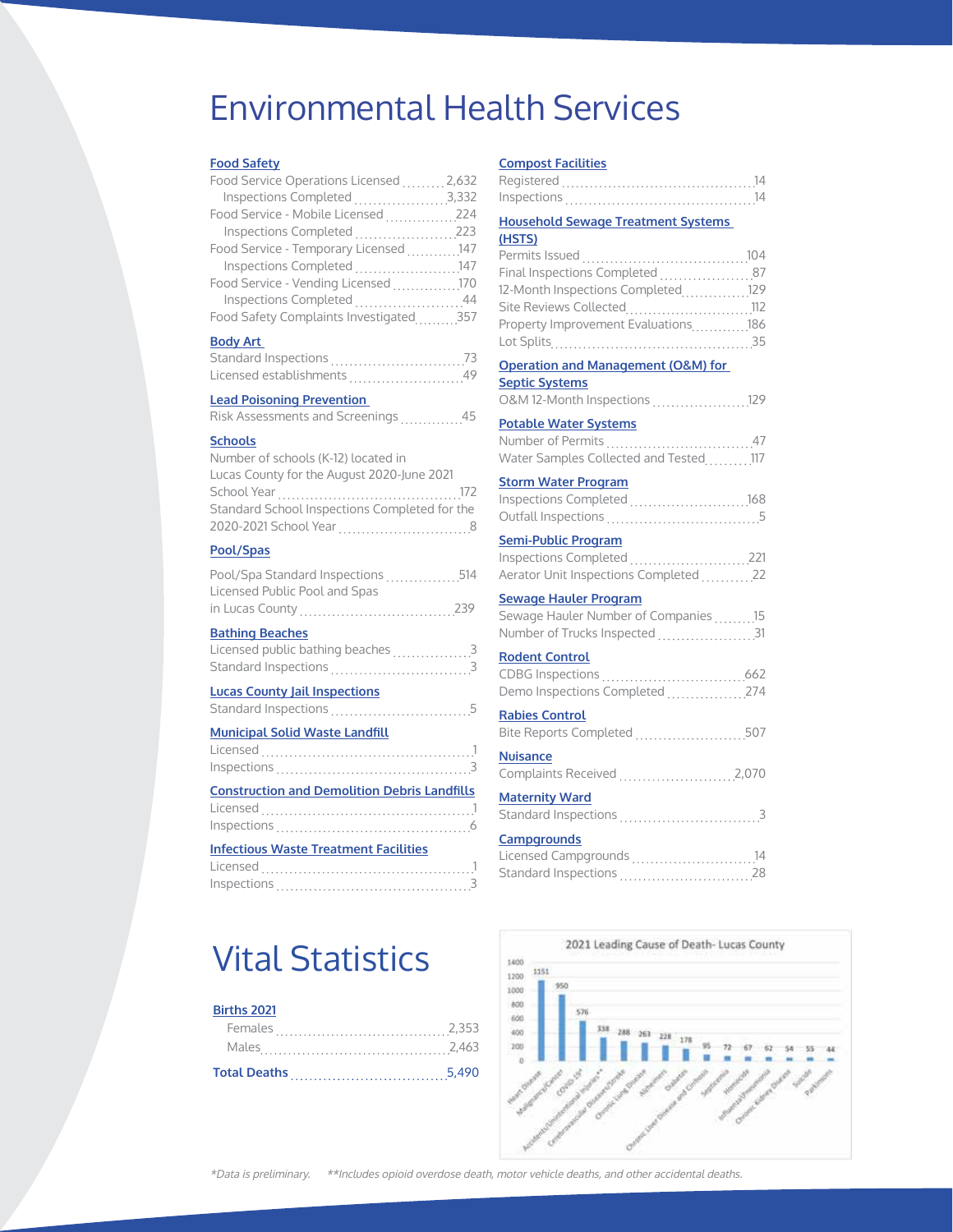## Health Promotion and Outreach Services

#### **Children with Medical Handicaps**

| Children Served |  |  |
|-----------------|--|--|
|-----------------|--|--|

#### **60+ Program**

| Nurse Assessments Completed1,269 |     |
|----------------------------------|-----|
| Medication Reviews Completed47   | 455 |

#### **HIV/STI Prevention Program**

| Condoms Distributed 103,000                         |  |
|-----------------------------------------------------|--|
| HIV Cases Investigated 44                           |  |
| HIV Partners Contacted 131                          |  |
| Syphilis Cases Investigated  184                    |  |
| Syphilis Partners Contacted 309                     |  |
|                                                     |  |
| <b>Literature</b> , <i>Charles Direction</i> (1977) |  |

#### **Healthy Start Program**

| Cribs Distributed | 339 |
|-------------------|-----|

#### **Harm Reduction**

#### **Northwest Ohio Syringe Services (NOSS)**

| Syringes Distributed 255,905           |  |
|----------------------------------------|--|
| Syringes Returned 32,906               |  |
| Fentanyl Test Strips Distributed 3,917 |  |

#### **Narcan & Kloxxado**

#### **Tuberculosis Prevention**

TB Tests Performed ...............................588

#### **Women, Infants and Children Program**

Average Monthly Caseload ...................8,682 Breastfeeding Consultations <sub>.</sub>.................1,872 Farmer's Market Coupons Value Distributed \$92,280 Coupons were redeemed for Ohio grown fresh fruits and vegetables.

#### **Creating Healthy Communities**

- Healthy Kid's Beverage Ordinance Implemented in City of Toledo
- · Hosted 4 Farmers' Markets: reached over 15,000 individuals
- · 12,480 fresh produce boxes delivered reaching over 37,000 individuals



### Health Services

#### **Clinic Services**

| <b>CONNECT AND AND A</b>                     |  |
|----------------------------------------------|--|
| Reproductive Health and Wellness             |  |
|                                              |  |
| PrEP (Pre Exposure Prophylaxis)              |  |
|                                              |  |
| Syphilis Test Performed 1,453                |  |
| <b>Immunizations</b>                         |  |
| Adult/Travel Immunizations  1,056            |  |
| Childhood Vaccines 4,057                     |  |
|                                              |  |
| Maximizing Office Based Immunizations (MOBI) |  |
| and Teen Immunizations Education (TIES)      |  |
|                                              |  |
| <b>Laboratory Services</b>                   |  |
| Phlebotomy Performed 1,741                   |  |
| Pharmacy                                     |  |
|                                              |  |

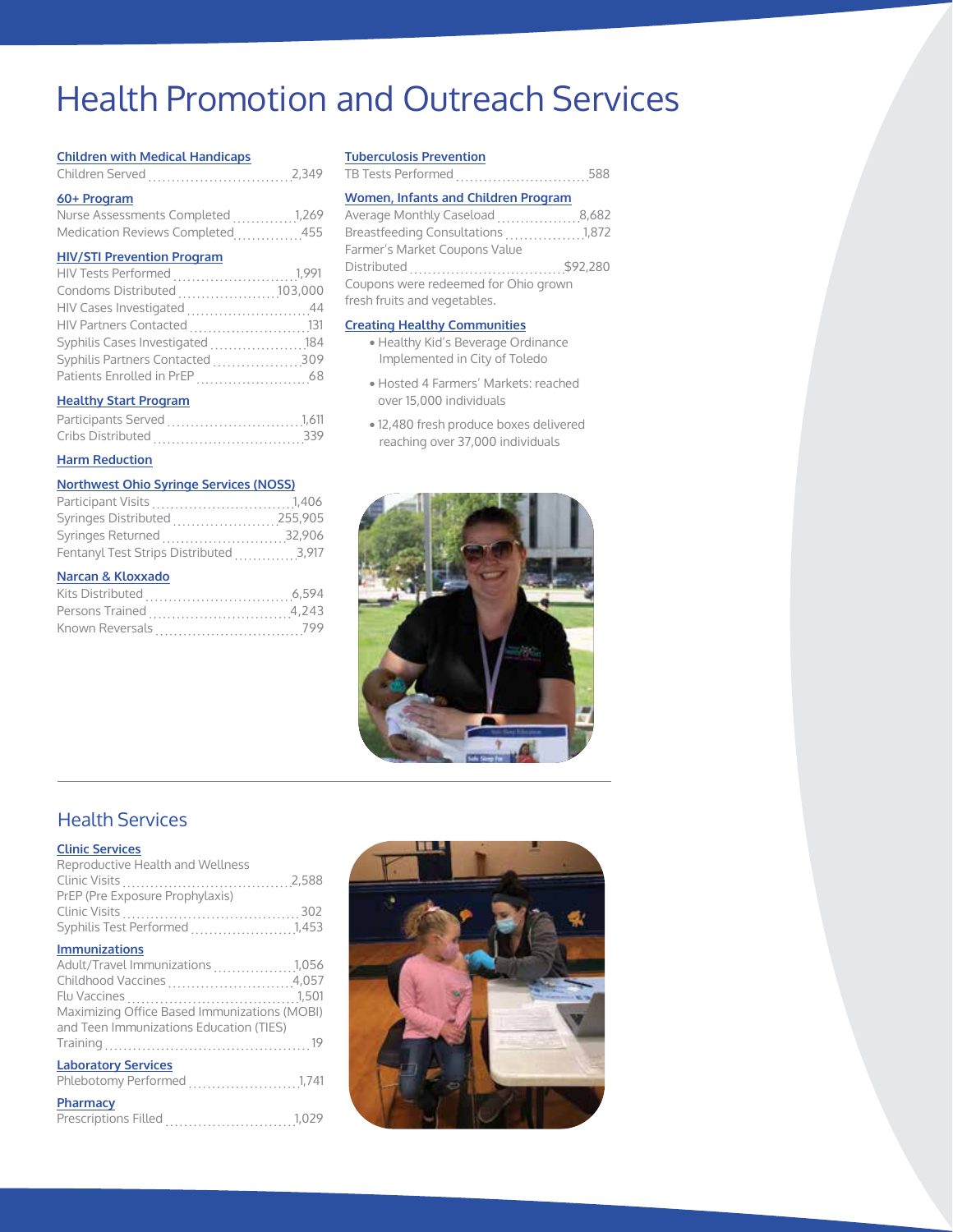### Board of Health Members

**Johnathon Ross, MD, President**

Representing District Advisory Council Term Expires: March 2023

**Ted Kaczorowski, Vice President**

Representing City of Waterville Term Expires: June 2024

**Amr Elaskery** Representing City of Toledo Term Expires: July 2024

#### **Richard Fernandez, DPT**

Representing City of Toledo Term Expires: July 2021

#### **David Karmol**

Representing District Advisory Council Term Expires: February 2024

#### **Paul Komisarek**

Representing District Advisory Council Term Expires: March 2025

**Richard Munk, MD** Representing City of Sylvania Term Expires: July 2024

**Donald R. Murray** Representing District Advisory Council Term Expires: March 2022

**Susan Postal** Representing City of Toledo Term Expires: July 2022

**Barbara Ann Sarantou** Representing City of Toledo Term Expires: July 2023

**Michelle Schultz** Representing City of Oregon Term Expires: July 2023

**Donna Woodson, MD** Representing City of Maumee Term Expires: July 2022



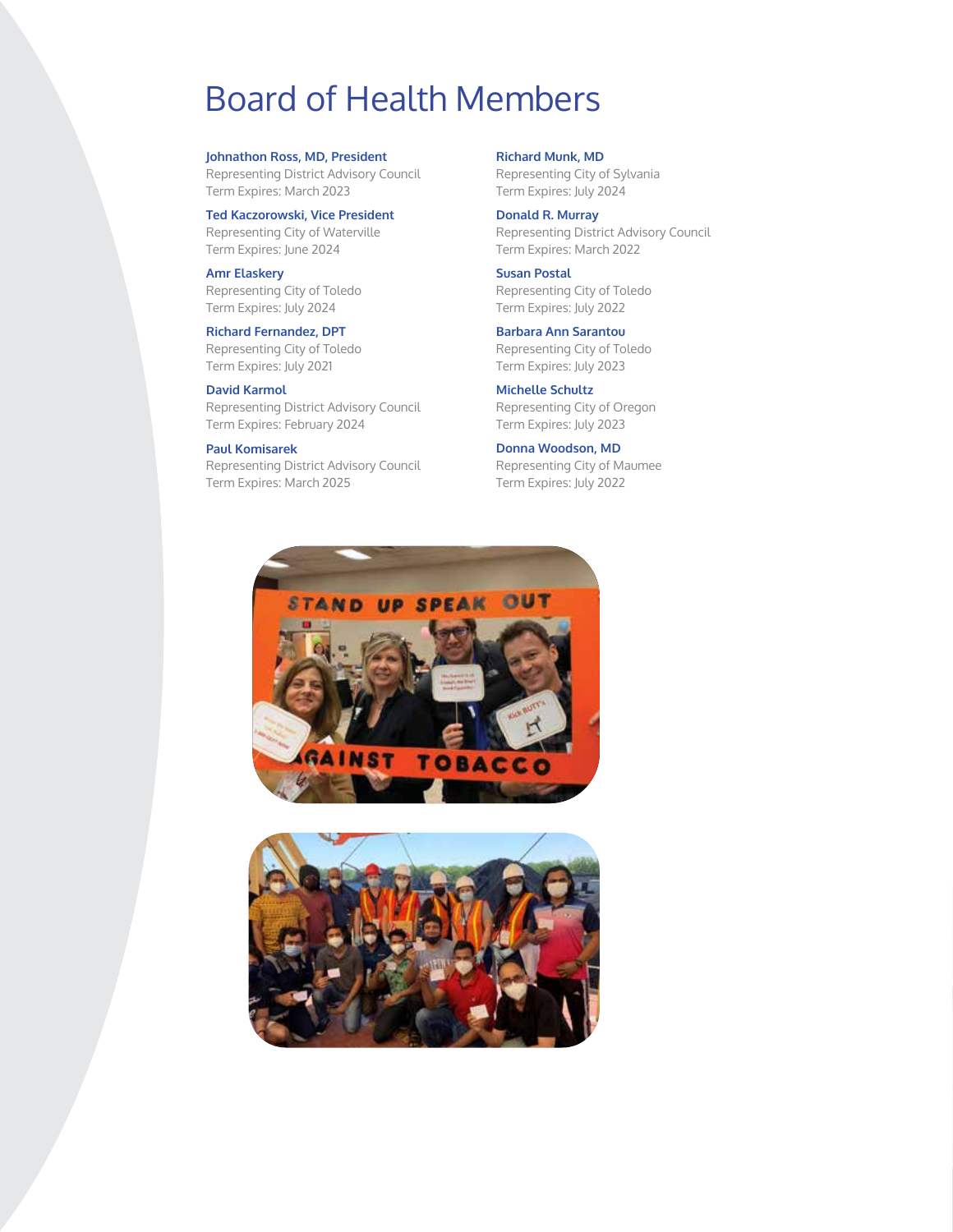# Financial Report – Fiscal Year 2021

|                                            | <b>General Revenue</b><br><b>Fund</b> | <b>Special Revenue</b><br><b>Fund-Fees</b> | <b>Special Revenue</b><br><b>Fund-Grants</b> | <b>TOTAL</b>    |
|--------------------------------------------|---------------------------------------|--------------------------------------------|----------------------------------------------|-----------------|
| Beginning Balance 01/01/21                 | \$2,778,321.23                        | \$909,133.27                               | \$1,195,109.01                               | \$4,882,563.51  |
| 2021 Revenues:                             |                                       |                                            |                                              |                 |
| <b>Charges for Services</b>                | 1,105,618.55                          | 289,232.31                                 | 89,776.11                                    | 1,484,626.97    |
| Licenses & Permits                         |                                       | 1,577,025.64                               |                                              | 1,577,025.64    |
| Intergovernmental                          | 3,735,894.04                          | 135,468.00                                 | 9,663,501.29                                 | 13,534,863.33   |
| Miscellaneous Revenue                      | 155,356.83                            | 40,522.05                                  | 120,835.32                                   | 316,714.20      |
| Transfers In                               |                                       | 427,449.81                                 |                                              | 427,449.81      |
| Other                                      | 12,135.80                             |                                            | 274.61                                       | 12,410.41       |
| <b>Total of 2021 Revenues</b>              | \$5,009,005.22                        | \$2,469,697.81                             | \$9,874,387.33                               | \$17.353.090.36 |
|                                            |                                       |                                            |                                              |                 |
| 2021 Expenditures:                         | 2,109,066.52                          | 1,249,644.81                               | 3,941,251.21                                 | 7,299,962.54    |
| <b>Personal Services</b>                   | 847,923.63                            | 536,629.83                                 | 1,219,676.71                                 | 2,604,230.17    |
| Fringe Benefits                            | 10,083.69                             | 22,090.98                                  | 8,775.05                                     | 40,949.72       |
| Allowances                                 | 358,679.08                            | 2,688.00                                   | 2,510,355.03                                 | 2,871,722.11    |
| <b>Charges for Services</b>                | 379,922.86                            | 14,906.25                                  | 1,506,434.72                                 | 1,901,263.83    |
| Materials & Supplies                       | 180,705.04                            | 9,054.98                                   | 915,634.80                                   | 1,105,394.82    |
| <b>Operating Expenses</b>                  |                                       |                                            |                                              |                 |
| Utilities                                  | 4,226.88                              | 5,529.00                                   | 339,069.21                                   | 348.825.09      |
| Miscellaneous                              | 51,033.46                             | 2,000.00                                   | 178,621.03                                   | 231.654.49      |
| Capital Outlay                             | 427,449.81                            |                                            |                                              | 427,449.81      |
| <b>Tranfers Out</b>                        |                                       |                                            |                                              |                 |
| <b>Total of 2021 Expenditures</b>          | \$4,369,090.97                        | \$1,842,543.85                             | \$10,619,817.76                              | \$16,831,452.58 |
| Ending Balance 12/31/21                    | \$3,418,235.48                        | \$1,536,287.23                             | \$449,678.58                                 | \$5,404,201.29  |
| <b>Outstanding Obligations</b><br>12/31/21 |                                       | \$1,757,773.12                             |                                              |                 |